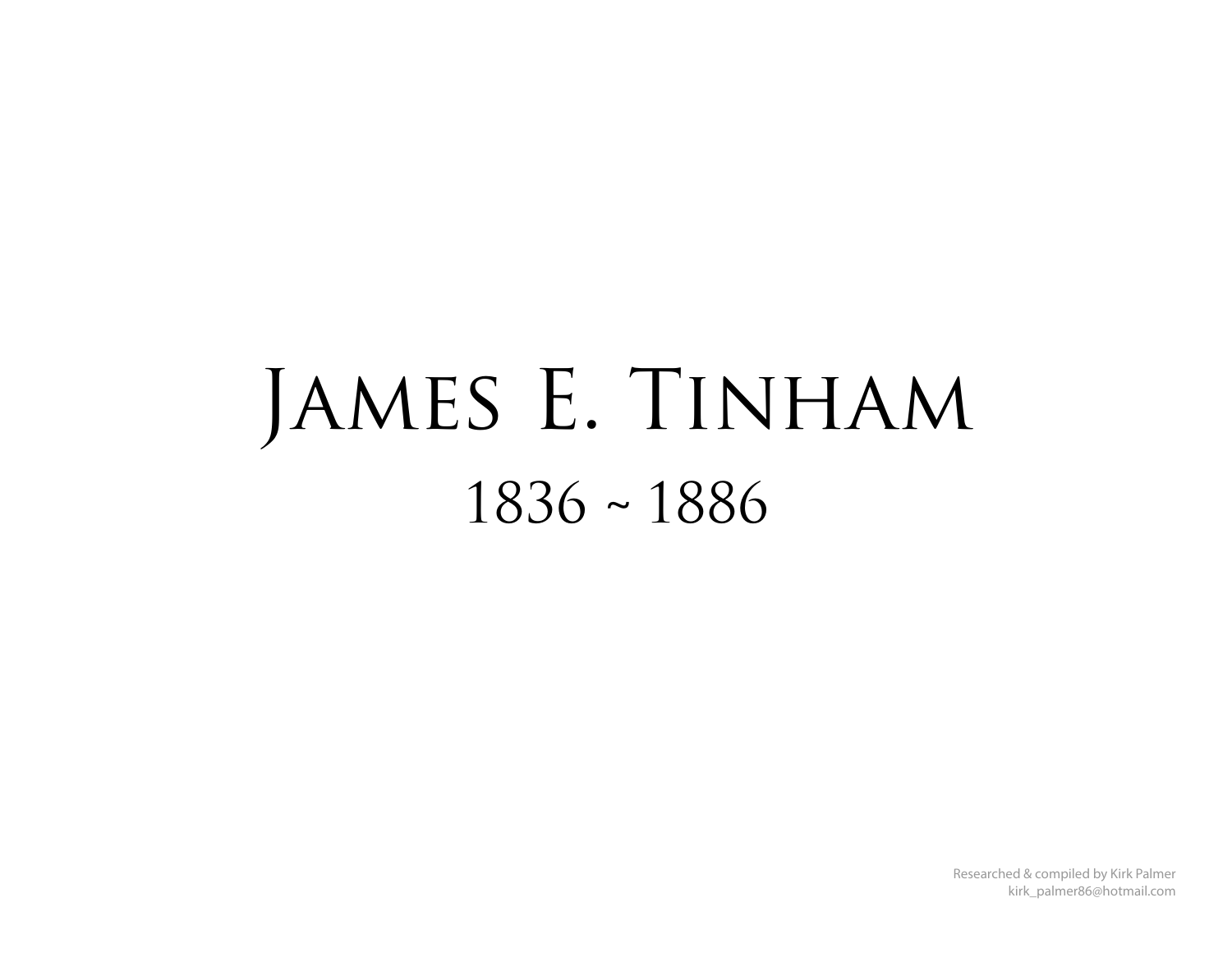James E. Tinham was born on Thursday, 24 November 1836 in Sydney, New South Wales. He was the youngest child of Maria "Mary" Bailey and James "Jem" Tinham.

James' parents had arrived in Australia in 1827, aboard the merchant ship George Horne. They took up residence in Pitt Street before later moving to an abode in Clarence Street, prior to James' birth.

James was baptised by Reverend William Cowper on 5 December 1836 at Saint Philip's Church of England in Sydney. On the baptism record James' father was recorded as a butcher.

Sometime around 1837-38 James' father disappeared. No death record was recorded and the marriage between his mother and father was never dissolved.

On 20 August 1838, James's mother re-married a calico printer by the name of Joseph Maypowder. The marriage was held in Sydney at Saint Philip's Church of England with the ceremony performed by James' baptism minister, Reverend William Cowper. Following the marriage, James and his family moved to Sussex Street to live with their stepfather.

Sadly, on 20 October 1839, James' mother, Maria Tinham (née Bailey), died at their residence on Sussex Street. At the time of his mother's death, James was an infant of just 3 years of age.

Maria's funeral was performed at Christ Church Saint Laurence in Sydney by the Reverend William Horatio Walsh. Following the funeral, Maria was buried in the Sandhills Cemetery on Devonshire Street, Sydney.

James and his four older siblings were left orphaned, all but for their step-father, Joseph Maypowder, who they had only known for 14 months. As an infant James was cared for by his three sisters, Maria, Jane and Sarah. While his older brother, Thomas (age 12), and his stepfather worked to support the family.

In 1842 James' stepfather was living in the Queanbeyan area, listed as a creditor in the insolvency proceedings of John Entwistle Turner. James, Thomas and Sarah eventually followed their stepfather to the Queanbeyan / Collector area, while James' older sisters Maria and Jane chose to remain in Sydney.

On 22 March 1850, James' sister Jane married Edward Hamlin at Scots Church in Sydney. The ceremony was performed by Reverend John Dunmore Lang.

The same year, James' eldest sister Maria Tinham married Thomas Casey at the Presbyterian Church somewhere within the vicinity of Denbie, Hunter, Maitland, Morpeth, Paterson or Singleton.

On 17 April 1852, James's sister Sarah Elizabeth Tinham married Joseph Hall at Saint Saviour's Cathedral in Goulburn. The ceremony was performed by Reverend William Sowerby and was witnessed by Edward and Eliza Lee. On the marriage certificate Sarah's residence was listed as Collector, as was her husband's.

In 1856, James' stepfather Joseph gave a subscription of 10s to the Collector Catholic Church, towards the erection of a schoolhouse in Goulburn.

On 17 April 1859, James' eldest sister, Maria Casey (née Tinham), died at her residence in Milson's Point, at the age of 34 years.

Maria was buried two days later in the Roman Catholic section of the Sandhills Cemetery, the same cemetery in which their mother, Maria Tinham (née Bailey) was buried.

In 1861, James (age 24) was prospecting for gold in Lambing Flats. The same year, a series of violent anti-Chinese demonstrations known as the 'Lambing Flats Riots' occurred on the goldfields. A mob of approximately 1,000 men rallied and violently attacked Chinese miners because of spreading xenophobia. In November 1861, James had an unclaimed letter waiting for him at the Lambing Flats Post office, indicating that he had probably left the area.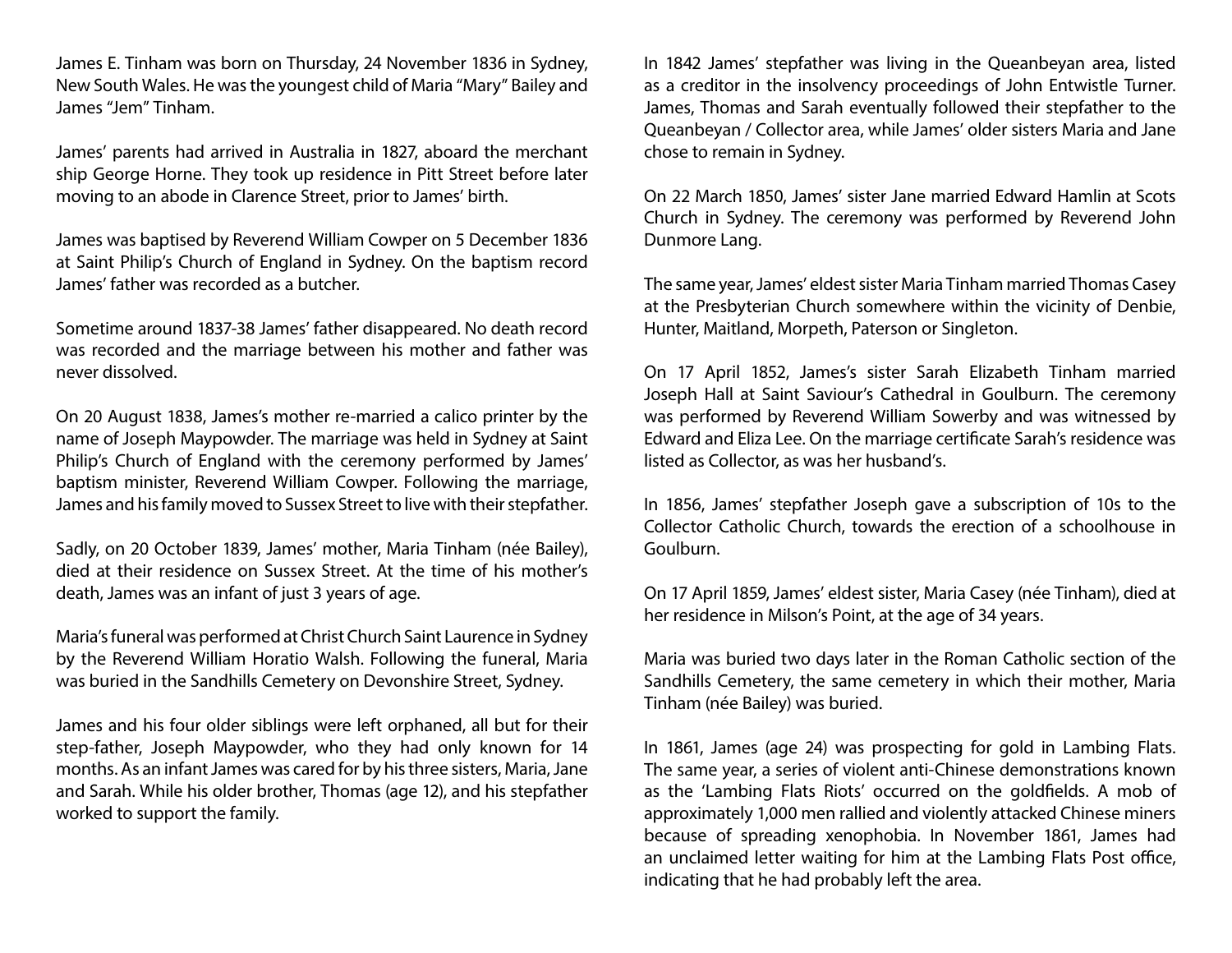

An of-the-era white interpretation of what happened at the Lambing Flats goldfields, 'Might versus Right' by Samuel Thomas Gill, c.1862-1863.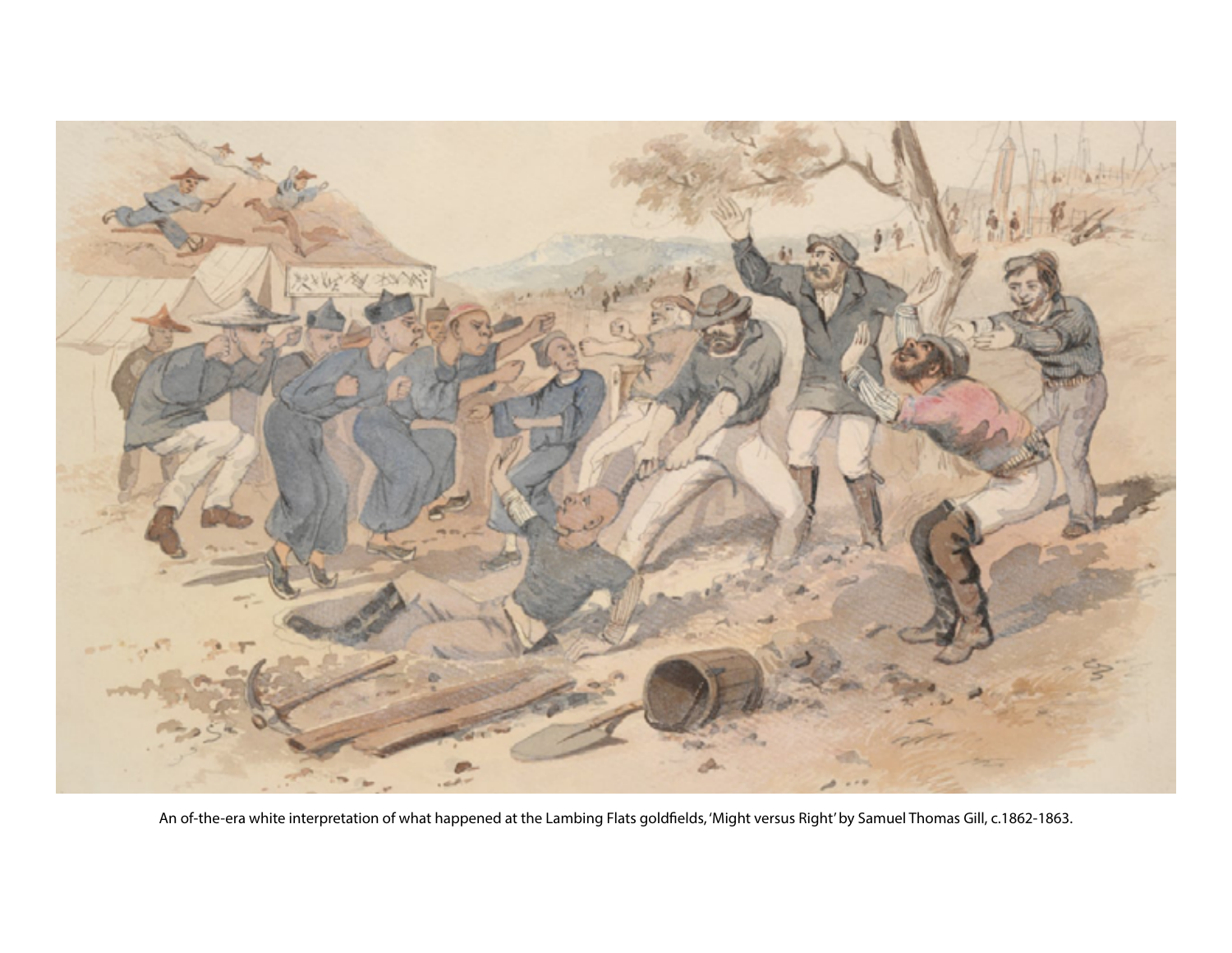On 14 December 1861, Prince Consort Albert Augustus Charles Emmanuel, the husband of Queen Victoria, died at Windsor Castle in England. James donated 2 shillings 6 pence to the Prince Consort's Statue Association, collected by William Davis, towards the erection of a remembrance statue located outside Saint Mary's Church in Sydney.

On 6 October 1863, James's older brother Thomas married Mary Chaplain at Saint John's Church of England in Canberra. The marriage was performed by Reverend Pierce Galliard Smith and was witnessed by their sister, Sarah Elizabeth née Tinham, and their brother-in-law, Joseph Hall.

On 30 June 1864, James' older brother Thomas drowned himself in the Molonglo River after getting his bullocks stuck and accidently destroying a load of flour belong to his employer, Henry Hall.

Thomas was buried following a coroner's inquest. His body was laid to rest outside the fenced enclosure of Saint James' Church of England in Canberra, on the north west side of the churchyard.

Five and a half years after his brother's death, James married Eleanor Dixon on 14 December 1869 at the Wesleyan Parsonage Yard in Yass. The marriage was performed by Reverend Henry William Torrington Pincombe and was witnessed by Eleanor's brother-in-law Joannes Theodorus Josefus Bruning and the Reverend's wife Jane Pincombe.

Eleanor and James' first child, a daughter, was born on 16 November 1870 in the Queanbeyan district. Sadly however the child died during birth.

The newlyweds took up residence in a second dwelling on the farm of Eleanor's parents. In exchange James contributed on the property as a farmhand, tending to George's wheat crops and livestock.

On 30 September 1871, James was out riding with Henry Gozzard, helping to fetch away his cattle that had strayed into the paddock of James Munday. With permission, Gozzard placed the cattle in Dixon's paddock and retired to James' house on the property.

While there, two other men, John Walsh and Gozzard's step-son, Donald Cameron Junior, entered onto the property of Munday. The men remained there a few minutes before galloping their horses towards Dixon's paddock. Gozzard having witnessed the men riding towards his cattle, jumped on his horse and went to head them off.

James followed and was 20 to 30 feet away when Walsh galloped up to Gozzard's right side and struck him on the cheek, exclaiming "You \_\_\_\_" as he galloped on furiously. Cameron meanwhile rode on the left side of Gozzard some distance away, endeavouring to take the cattle away. Gozzard prevented him by heading the cattle back. Cameron came up to Gozzard and said "You long \_\_\_\_, I'll cut your eyes out", a phrase commonly used by Cameron. As Gozzard was going towards the slip-rail to take them down, Cameron commenced flogging Gozzard's horse with his band before cutting Gozzard about the body and face with his stockwhip.

Cameron and Walsh appeared in court on 10 October 1871 charged with the assault of Henry Gozzard. During the hearing James gave evidence which led to a guilty verdict. Walsh was fined £2 and Cameron £1, with the cost of court being borne between them £1 13 shillings 8 pence.

Four days later on on 14 October 1871, James and Eleanor's second child, George Thomas Tinham, was born in Canberra Plains. The child was named 'George' after Eleanor's father and 'Thomas' after James' deceased older brother. George was baptised by Reverend Pierce Galliard Smith on 5 November 1871 at Saint John's Church of England in Canberra.

On 15 August 1872, James' wife Eleanor assisted in fighting a fire that broke out on the neighbouring farm of James Munday. The fire was eventually contained however a valuable thrashing machine was lost belonging to Munday's son-in-law, David Rule.

In 1872, George Harcourt opened a subscription list on behalf of David Rule, to repair the woodwork and drum of the thrashing machine lost in the fire. Over £30 was raised with James donating 5 shillings.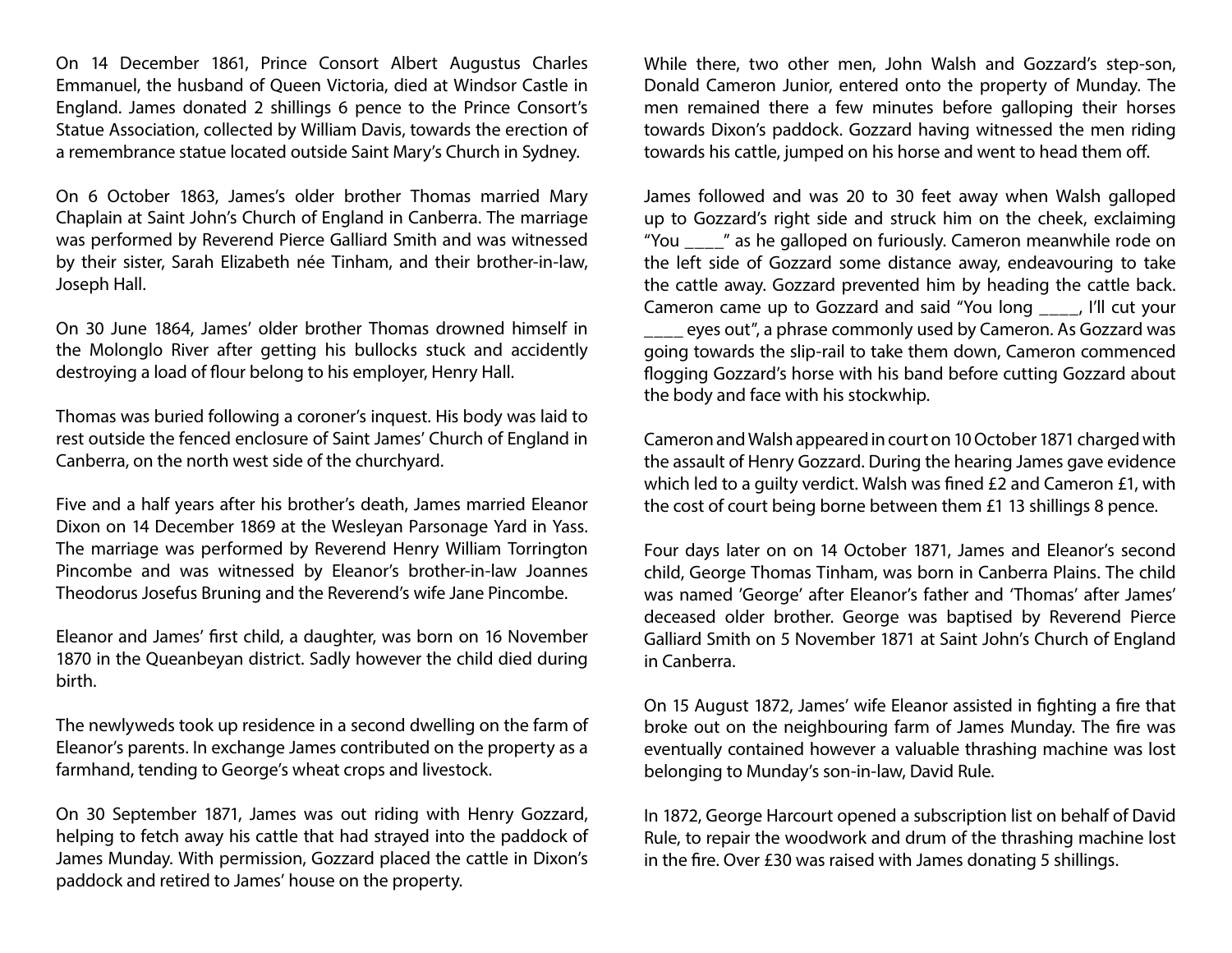

A similiar scene of cattle rustling experienced by James and Henry Gozzard.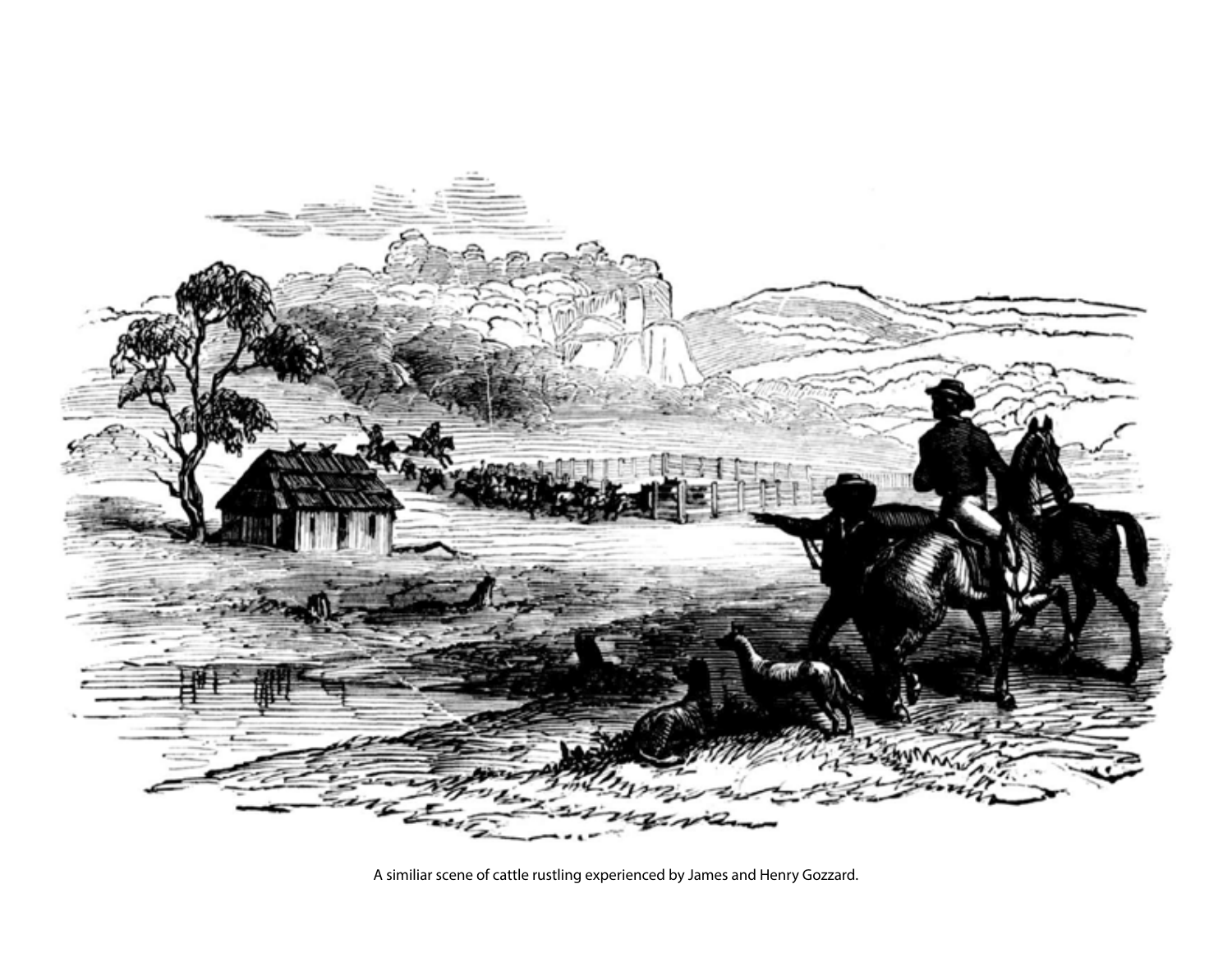In the 1872 Greville's Post Office Directory of New South Wales, James was recorded as a carrier at Mulligan's Flat. At the time, carrying was one of the chief pursuits of the struggling inland settler. Carriers would pilot their horse or bullock teams up to Sydney with wool and products, and back again with goods for the outback stores and settlers.

James and Eleanor's third child, Herbert "Sid" Sydney Tinham was born on 17 July 1873, in Canberra Plains, on the property of Eleanor's parents. Herbert was baptised by Reverend Pierce Galliard Smith on 31 August 1873 at Saint John's Church of England in Canberra.

In 1874, James registered a horse and cattle brand in the district of Ginninderra.

James and Eleanor's fourth child, Jane "Dolly" Tinham was born on 14 July 1875 in Canberra. Jane was baptised by Reverend Pierce Galliard Smith on 12 September 1875 at Saint John's Church of England in Canberra.

Sometime around 1875, James left his father-in-law's property and moved with his wife and three children to the Parish of Goorooyarroo, near the town of Sutton. James' friend, Henry Gozzard, lived nearby on his property *Ashton*, located in Mulligan's Flat.

James and Eleanor's fifth child, James Ernest Tinham was born on 22 September 1877 in Sutton. James was baptised by Reverend Pierce Galliard Smith on 3 November 1877 at Saint John's Church of England in Canberra.

James and Eleanor's sixth child, Evelyn Tinham was born on 29 October 1879 again in Sutton. Evelyn was baptised by Reverend Pierce Galliard Smith on 14 December 1879 at Saint John's Church of England, in Canberra.

James and Eleanor's seventh child, Charles William Tinham, was born on 14 February 1882 in Sutton. Charles was baptised by Reverend Pierce Galliard Smith on 28 September 1882 at Saint John's Church of England in Canberra.



A carrier and his bullock dray.